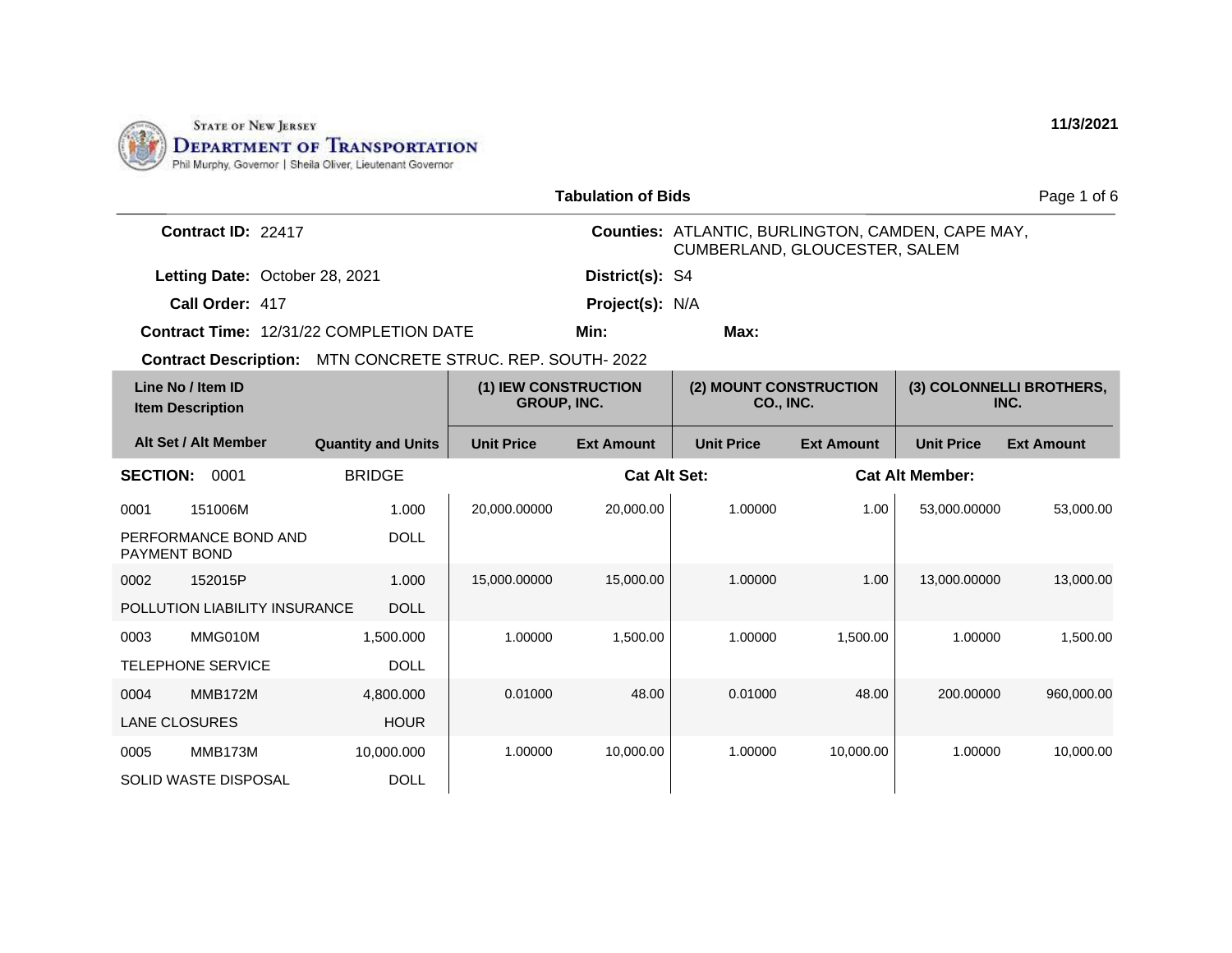

| <b>Tabulation of Bids</b>                                                                  |                           |                     |                                     |                                                                                    |                                  |                        | Page 2 of 6       |  |
|--------------------------------------------------------------------------------------------|---------------------------|---------------------|-------------------------------------|------------------------------------------------------------------------------------|----------------------------------|------------------------|-------------------|--|
| Contract ID: 22417                                                                         |                           |                     |                                     | Counties: ATLANTIC, BURLINGTON, CAMDEN, CAPE MAY,<br>CUMBERLAND, GLOUCESTER, SALEM |                                  |                        |                   |  |
| Letting Date: October 28, 2021                                                             |                           |                     | District(s): S4                     |                                                                                    |                                  |                        |                   |  |
| Call Order: 417                                                                            |                           |                     | Project(s): N/A                     |                                                                                    |                                  |                        |                   |  |
| <b>Contract Time: 12/31/22 COMPLETION DATE</b>                                             |                           |                     | Min:                                | Max:                                                                               |                                  |                        |                   |  |
| Contract Description: MTN CONCRETE STRUC. REP. SOUTH-2022                                  |                           |                     |                                     |                                                                                    |                                  |                        |                   |  |
| Line No / Item ID<br>(1) IEW CONSTRUCTION<br><b>GROUP, INC.</b><br><b>Item Description</b> |                           |                     | (2) MOUNT CONSTRUCTION<br>CO., INC. |                                                                                    | (3) COLONNELLI BROTHERS,<br>INC. |                        |                   |  |
| Alt Set / Alt Member                                                                       | <b>Quantity and Units</b> | <b>Unit Price</b>   | <b>Ext Amount</b>                   | <b>Unit Price</b>                                                                  | <b>Ext Amount</b>                | <b>Unit Price</b>      | <b>Ext Amount</b> |  |
| <b>SECTION:</b><br>0001                                                                    | <b>BRIDGE</b>             | <b>Cat Alt Set:</b> |                                     |                                                                                    |                                  | <b>Cat Alt Member:</b> |                   |  |
| 202024M<br>0006                                                                            | 50.000                    | 0.01000             | 0.50                                | 50.00000                                                                           | 2,500.00                         | 50.00000               | 2,500.00          |  |
| <b>DISPOSAL OF REGULATED</b><br><b>MATERIAL</b>                                            | $\top$                    |                     |                                     |                                                                                    |                                  |                        |                   |  |
| MMG064M<br>0007                                                                            | 10.000.000                | 1.00000             | 10,000.00                           | 1.00000                                                                            | 10,000.00                        | 1.00000                | 10,000.00         |  |
| DISPOSAL OF REGULATED<br>MATERIAL, HAZARDOUS                                               | <b>DOLL</b>               |                     |                                     |                                                                                    |                                  |                        |                   |  |
| 109006M<br>0008                                                                            | 500,000.000               | 1.00000             | 500,000.00                          | 1.00000                                                                            | 500.000.00                       | 1.00000                | 500,000.00        |  |
| <b>FORCE ACCOUNT</b>                                                                       | <b>DOLL</b>               |                     |                                     |                                                                                    |                                  |                        |                   |  |
| <b>MMB186M</b><br>0009                                                                     | 4,800.000                 | 620.00000           | 2,976,000.00                        | 630.00000                                                                          | 3,024,000.00                     | 600.00000              | 2,880,000.00      |  |
| LABOR CREW, CONCRETE                                                                       | <b>HOUR</b>               |                     |                                     |                                                                                    |                                  |                        |                   |  |
| MMG054M<br>0010                                                                            | 1.500.000                 | 85.00000            | 127,500.00                          | 89.00000                                                                           | 133,500.00                       | 90.00000               | 135,000.00        |  |
| WORKER, TYPE "A"                                                                           | <b>HOUR</b>               |                     |                                     |                                                                                    |                                  |                        |                   |  |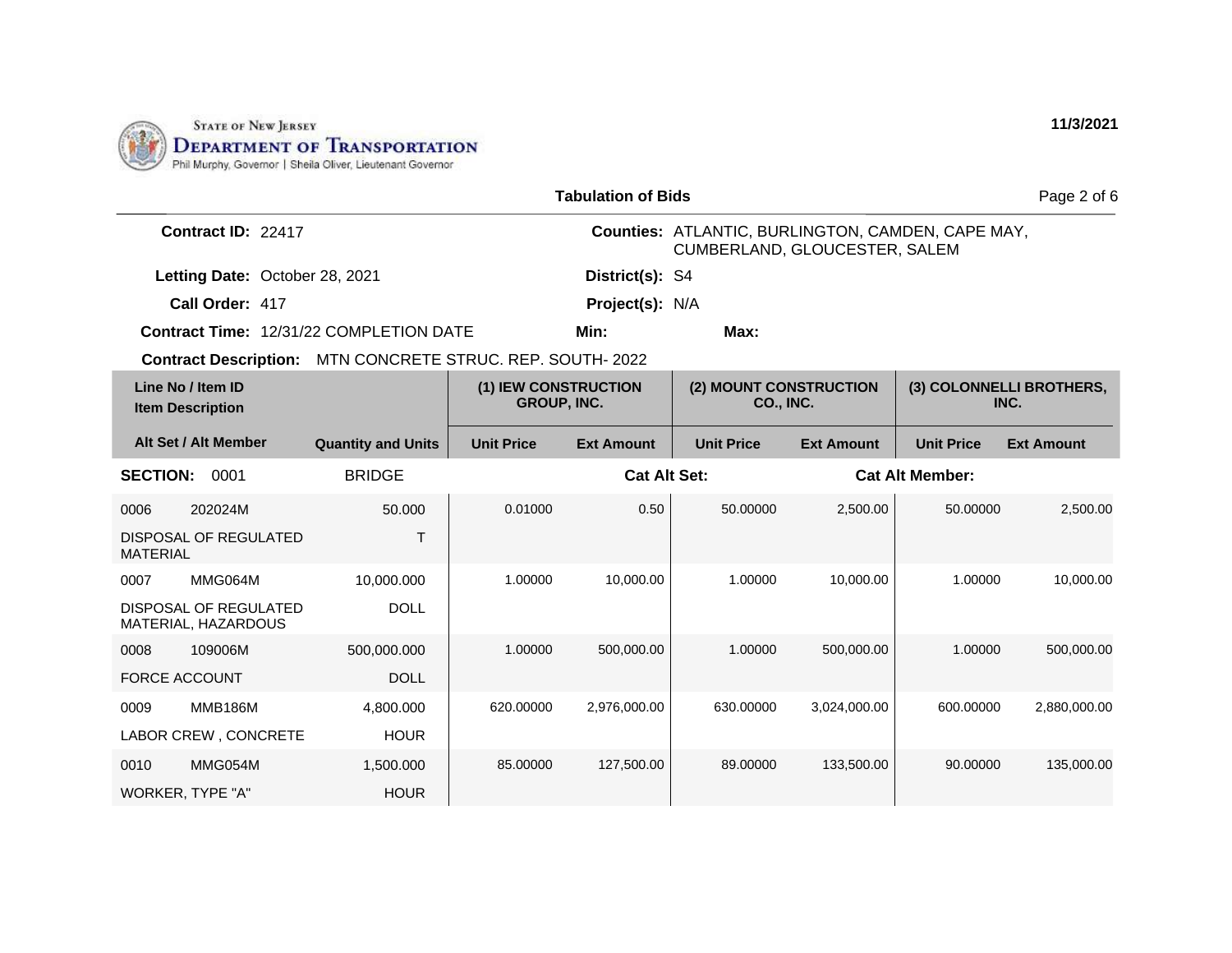

|                                                            |                           |                   | <b>Tabulation of Bids</b>                  |                                                                                    |                                            |                   | Page 3 of 6                      |  |
|------------------------------------------------------------|---------------------------|-------------------|--------------------------------------------|------------------------------------------------------------------------------------|--------------------------------------------|-------------------|----------------------------------|--|
| Contract ID: 22417                                         |                           |                   |                                            | Counties: ATLANTIC, BURLINGTON, CAMDEN, CAPE MAY,<br>CUMBERLAND, GLOUCESTER, SALEM |                                            |                   |                                  |  |
| Letting Date: October 28, 2021                             |                           |                   | District(s): S4                            |                                                                                    |                                            |                   |                                  |  |
| Call Order: 417                                            |                           |                   | Project(s): N/A                            |                                                                                    |                                            |                   |                                  |  |
| Contract Time: 12/31/22 COMPLETION DATE                    |                           |                   | Min:                                       | Max:                                                                               |                                            |                   |                                  |  |
| Contract Description: MTN CONCRETE STRUC. REP. SOUTH- 2022 |                           |                   |                                            |                                                                                    |                                            |                   |                                  |  |
| Line No / Item ID<br><b>Item Description</b>               |                           |                   | (1) IEW CONSTRUCTION<br><b>GROUP, INC.</b> |                                                                                    | (2) MOUNT CONSTRUCTION<br><b>CO., INC.</b> |                   | (3) COLONNELLI BROTHERS,<br>INC. |  |
| Alt Set / Alt Member                                       | <b>Quantity and Units</b> | <b>Unit Price</b> | <b>Ext Amount</b>                          | <b>Unit Price</b>                                                                  | <b>Ext Amount</b>                          | <b>Unit Price</b> | <b>Ext Amount</b>                |  |
| <b>SECTION:</b><br>0001                                    | <b>BRIDGE</b>             |                   | <b>Cat Alt Set:</b>                        | <b>Cat Alt Member:</b>                                                             |                                            |                   |                                  |  |
| MMG057M<br>0011                                            | 1,500.000                 | 105.00000         | 157,500.00                                 | 325.00000                                                                          | 487,500.00                                 | 90.00000          | 135,000.00                       |  |
| <b>WORKER, TYPE "B"</b>                                    | <b>HOUR</b>               |                   |                                            |                                                                                    |                                            |                   |                                  |  |
| MMB092M<br>0012                                            | 50.000                    | 125.00000         | 6,250.00                                   | 125.00000                                                                          | 6,250.00                                   | 125,00000         | 6,250.00                         |  |
| <b>CREW COORDINATOR</b>                                    | <b>HOUR</b>               |                   |                                            |                                                                                    |                                            |                   |                                  |  |
| MMG025M<br>0013                                            | 75,000.000                | 1.00000           | 75,000.00                                  | 1.00000                                                                            | 75,000.00                                  | 1.00000           | 75,000.00                        |  |
| <b>OVERTIME DIFFERENTIAL (OD)</b>                          | <b>DOLL</b>               |                   |                                            |                                                                                    |                                            |                   |                                  |  |
| <b>Section Totals:</b>                                     |                           |                   | \$3,898,798.50                             |                                                                                    | \$4,250,300.00                             |                   | \$4,781,250.00                   |  |
| <b>Contract Totals</b>                                     |                           | \$3,898,798.50    |                                            | \$4,250,300.00                                                                     |                                            | \$4,781,250.00    |                                  |  |
| <b>Cost Plus Time Totals</b>                               |                           | \$3,898,798.50    |                                            | \$4,250,300.00                                                                     |                                            | 4,781,250.00      |                                  |  |
| () indicates item is bid as Lump Sum                       |                           |                   |                                            |                                                                                    |                                            |                   |                                  |  |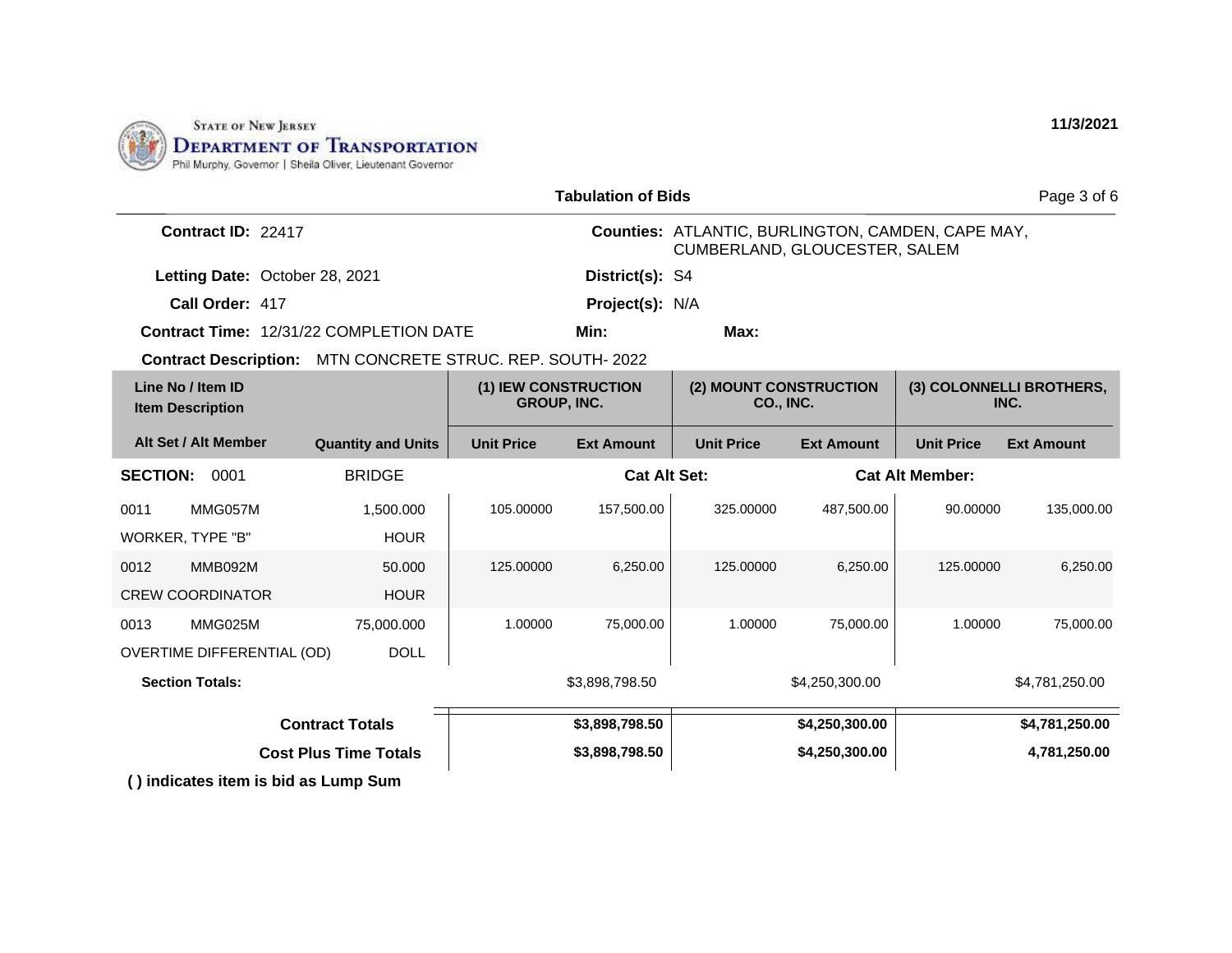

| <b>Tabulation of Bids</b><br>Page 4 of 6                   |                           |                             |                     |                                                                                    |                   |                        |                   |
|------------------------------------------------------------|---------------------------|-----------------------------|---------------------|------------------------------------------------------------------------------------|-------------------|------------------------|-------------------|
| Contract ID: 22417                                         |                           |                             |                     | Counties: ATLANTIC, BURLINGTON, CAMDEN, CAPE MAY,<br>CUMBERLAND, GLOUCESTER, SALEM |                   |                        |                   |
| Letting Date: October 28, 2021                             |                           |                             | District(s): S4     |                                                                                    |                   |                        |                   |
| Call Order: 417                                            |                           |                             | Project(s): N/A     |                                                                                    |                   |                        |                   |
| <b>Contract Time: 12/31/22 COMPLETION DATE</b>             |                           |                             | Min:                | Max:                                                                               |                   |                        |                   |
| Contract Description: MTN CONCRETE STRUC. REP. SOUTH- 2022 |                           |                             |                     |                                                                                    |                   |                        |                   |
| Line No / Item ID<br><b>Item Description</b>               |                           | (4) JOSEPH M. SANZARI, INC. |                     |                                                                                    |                   |                        |                   |
| Alt Set / Alt Member                                       | <b>Quantity and Units</b> | <b>Unit Price</b>           | <b>Ext Amount</b>   | <b>Unit Price</b>                                                                  | <b>Ext Amount</b> | <b>Unit Price</b>      | <b>Ext Amount</b> |
| <b>SECTION: 0001</b>                                       | <b>BRIDGE</b>             |                             | <b>Cat Alt Set:</b> |                                                                                    |                   | <b>Cat Alt Member:</b> |                   |
| 151006M<br>0001                                            | 1.000                     | 41,000.00000                | 41,000.00           |                                                                                    |                   |                        |                   |
| PERFORMANCE BOND AND<br><b>PAYMENT BOND</b>                | <b>DOLL</b>               |                             |                     |                                                                                    |                   |                        |                   |
| 152015P<br>0002                                            | 1.000                     | 1.00000                     | 1.00                |                                                                                    |                   |                        |                   |
| POLLUTION LIABILITY INSURANCE                              | <b>DOLL</b>               |                             |                     |                                                                                    |                   |                        |                   |
| MMG010M<br>0003                                            | 1,500,000                 | 1.00000                     | 1,500.00            |                                                                                    |                   |                        |                   |
| <b>TELEPHONE SERVICE</b>                                   | <b>DOLL</b>               |                             |                     |                                                                                    |                   |                        |                   |
| <b>MMB172M</b><br>0004                                     | 4,800,000                 | 1.00000                     | 4,800.00            |                                                                                    |                   |                        |                   |
| <b>LANE CLOSURES</b>                                       | <b>HOUR</b>               |                             |                     |                                                                                    |                   |                        |                   |
| <b>MMB173M</b><br>0005                                     | 10,000.000                | 1.00000                     | 10,000.00           |                                                                                    |                   |                        |                   |
| <b>SOLID WASTE DISPOSAL</b>                                | <b>DOLL</b>               |                             |                     |                                                                                    |                   |                        |                   |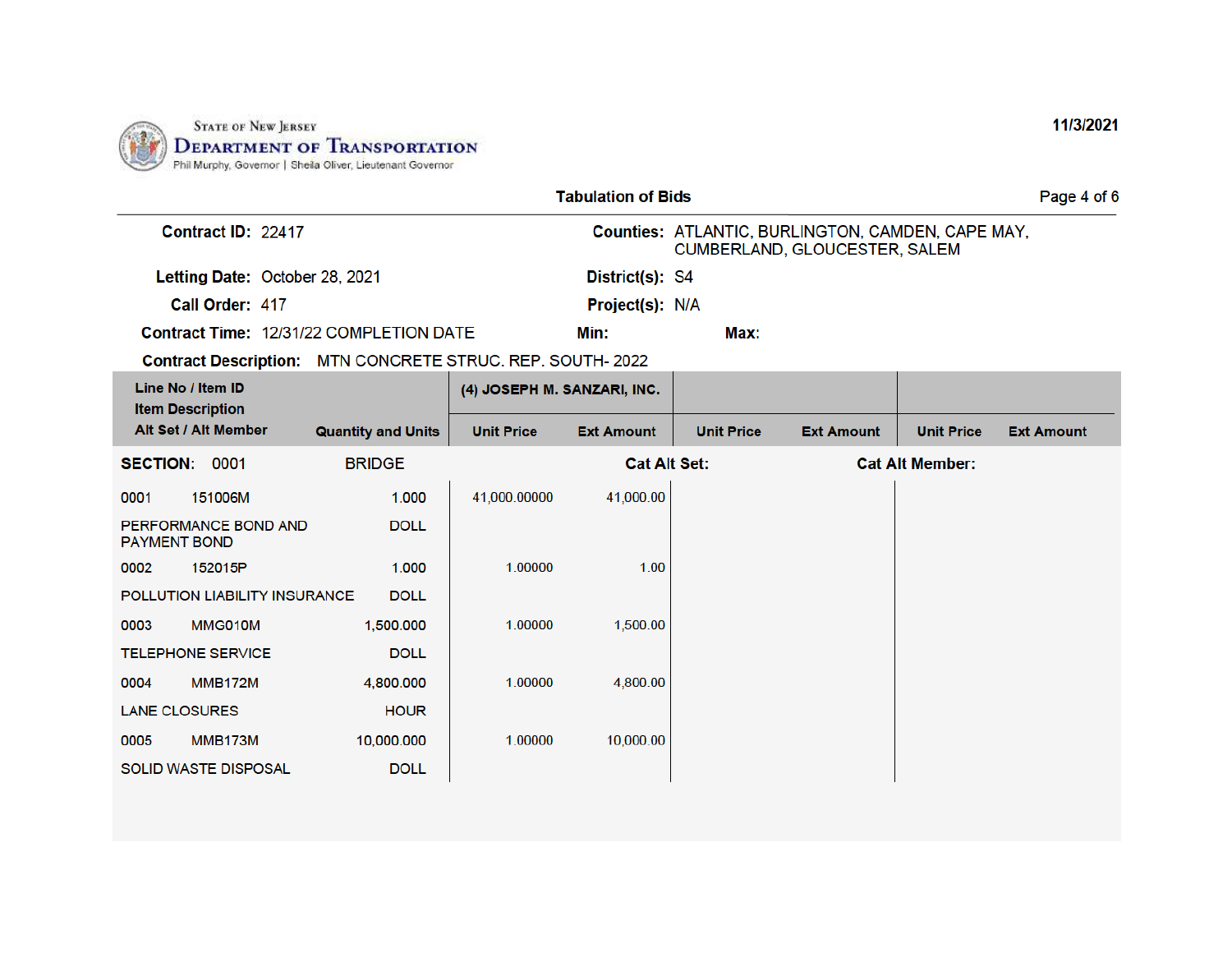

|                      | <b>Tabulation of Bids</b><br>Page 5 of 6                   |                                                            |                             |                     |                                                                                    |                   |                        |                   |
|----------------------|------------------------------------------------------------|------------------------------------------------------------|-----------------------------|---------------------|------------------------------------------------------------------------------------|-------------------|------------------------|-------------------|
| Contract ID: 22417   |                                                            |                                                            |                             |                     | Counties: ATLANTIC, BURLINGTON, CAMDEN, CAPE MAY,<br>CUMBERLAND, GLOUCESTER, SALEM |                   |                        |                   |
|                      | Letting Date: October 28, 2021                             |                                                            |                             | District(s): S4     |                                                                                    |                   |                        |                   |
|                      | Call Order: 417                                            |                                                            |                             | Project(s): N/A     |                                                                                    |                   |                        |                   |
|                      |                                                            | Contract Time: 12/31/22 COMPLETION DATE                    |                             | Min:                | Max:                                                                               |                   |                        |                   |
|                      |                                                            | Contract Description: MTN CONCRETE STRUC. REP. SOUTH- 2022 |                             |                     |                                                                                    |                   |                        |                   |
|                      | Line No / Item ID<br><b>Item Description</b>               |                                                            | (4) JOSEPH M. SANZARI, INC. |                     |                                                                                    |                   |                        |                   |
|                      | Alt Set / Alt Member                                       | <b>Quantity and Units</b>                                  | <b>Unit Price</b>           | <b>Ext Amount</b>   | <b>Unit Price</b>                                                                  | <b>Ext Amount</b> | <b>Unit Price</b>      | <b>Ext Amount</b> |
| SECTION: 0001        |                                                            | <b>BRIDGE</b>                                              |                             | <b>Cat Alt Set:</b> |                                                                                    |                   | <b>Cat Alt Member:</b> |                   |
| 0006                 | 202024M                                                    | 50.000                                                     | 55.00000                    | 2,750.00            |                                                                                    |                   |                        |                   |
| <b>MATERIAL</b>      | <b>DISPOSAL OF REGULATED</b>                               | т                                                          |                             |                     |                                                                                    |                   |                        |                   |
| 0007                 | MMG064M                                                    | 10,000.000                                                 | 1.00000                     | 10,000.00           |                                                                                    |                   |                        |                   |
|                      | <b>DISPOSAL OF REGULATED</b><br><b>MATERIAL, HAZARDOUS</b> | <b>DOLL</b>                                                |                             |                     |                                                                                    |                   |                        |                   |
| 0008                 | 109006M                                                    | 500,000.000                                                | 1.00000                     | 500,000.00          |                                                                                    |                   |                        |                   |
| <b>FORCE ACCOUNT</b> |                                                            | <b>DOLL</b>                                                |                             |                     |                                                                                    |                   |                        |                   |
| 0009                 | <b>MMB186M</b>                                             | 4.800.000                                                  | 801.76000                   | 3,848,448.00        |                                                                                    |                   |                        |                   |
|                      | LABOR CREW, CONCRETE                                       | <b>HOUR</b>                                                |                             |                     |                                                                                    |                   |                        |                   |
| 0010                 | MMG054M                                                    | 1,500.000                                                  | 116.96000                   | 175,440.00          |                                                                                    |                   |                        |                   |
|                      | WORKER, TYPE "A"                                           | <b>HOUR</b>                                                |                             |                     |                                                                                    |                   |                        |                   |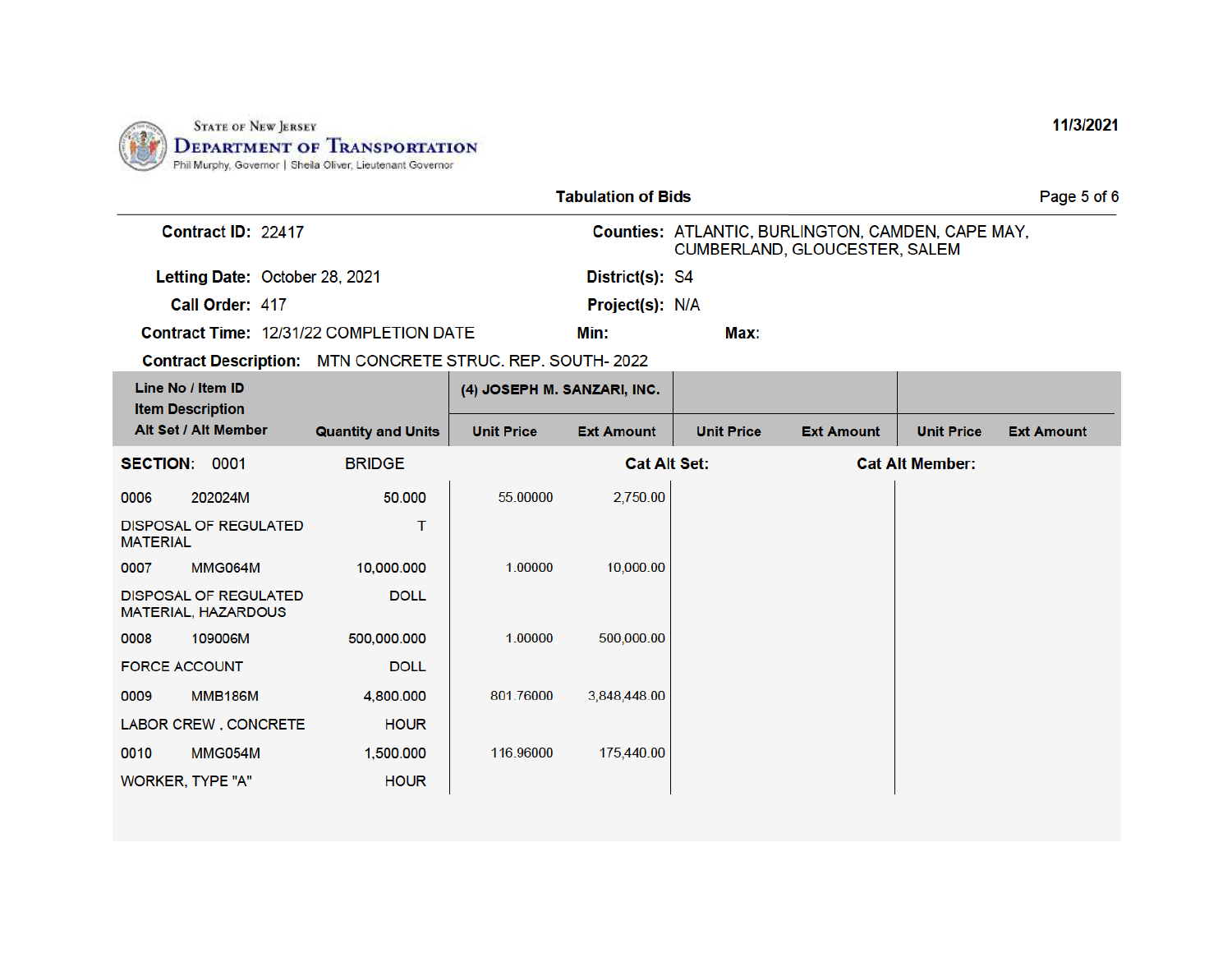

| <b>Tabulation of Bids</b><br>Page 6 of 6                   |                           |                   |                             |                                                                                    |                   |                        |                   |  |
|------------------------------------------------------------|---------------------------|-------------------|-----------------------------|------------------------------------------------------------------------------------|-------------------|------------------------|-------------------|--|
| Contract ID: 22417                                         |                           |                   |                             | Counties: ATLANTIC, BURLINGTON, CAMDEN, CAPE MAY,<br>CUMBERLAND, GLOUCESTER, SALEM |                   |                        |                   |  |
| Letting Date: October 28, 2021                             |                           |                   | District(s): S4             |                                                                                    |                   |                        |                   |  |
| Call Order: 417                                            |                           |                   | Project(s): N/A             |                                                                                    |                   |                        |                   |  |
| Contract Time: 12/31/22 COMPLETION DATE                    |                           |                   | Min:                        | Max:                                                                               |                   |                        |                   |  |
| Contract Description: MTN CONCRETE STRUC. REP. SOUTH- 2022 |                           |                   |                             |                                                                                    |                   |                        |                   |  |
| Line No / Item ID<br><b>Item Description</b>               |                           |                   | (4) JOSEPH M. SANZARI, INC. |                                                                                    |                   |                        |                   |  |
| Alt Set / Alt Member                                       | <b>Quantity and Units</b> | <b>Unit Price</b> | <b>Ext Amount</b>           | <b>Unit Price</b>                                                                  | <b>Ext Amount</b> | <b>Unit Price</b>      | <b>Ext Amount</b> |  |
| <b>SECTION: 0001</b>                                       | <b>BRIDGE</b>             |                   | <b>Cat Alt Set:</b>         |                                                                                    |                   | <b>Cat Alt Member:</b> |                   |  |
| 0011<br>MMG057M                                            | 1,500.000                 | 132.99000         | 199,485.00                  |                                                                                    |                   |                        |                   |  |
| WORKER, TYPE "B"                                           | <b>HOUR</b>               |                   |                             |                                                                                    |                   |                        |                   |  |
| 0012<br><b>MMB092M</b>                                     | 50.000                    | 125.00000         | 6,250.00                    |                                                                                    |                   |                        |                   |  |
| <b>CREW COORDINATOR</b>                                    | <b>HOUR</b>               |                   |                             |                                                                                    |                   |                        |                   |  |
| 0013<br>MMG025M                                            | 75,000.000                | 1.00000           | 75,000.00                   |                                                                                    |                   |                        |                   |  |
| <b>OVERTIME DIFFERENTIAL (OD)</b>                          | <b>DOLL</b>               |                   |                             |                                                                                    |                   |                        |                   |  |
| <b>Section Totals:</b>                                     |                           |                   | \$4,874,674.00              |                                                                                    |                   |                        |                   |  |
|                                                            | <b>Contract Totals</b>    |                   | \$4,874,674.00              |                                                                                    |                   |                        |                   |  |
| <b>Cost Plus Time Totals</b>                               |                           |                   | \$4,874,674.00              |                                                                                    |                   |                        |                   |  |
| () indicates item is bid as Lump Sum                       |                           |                   |                             |                                                                                    |                   |                        |                   |  |